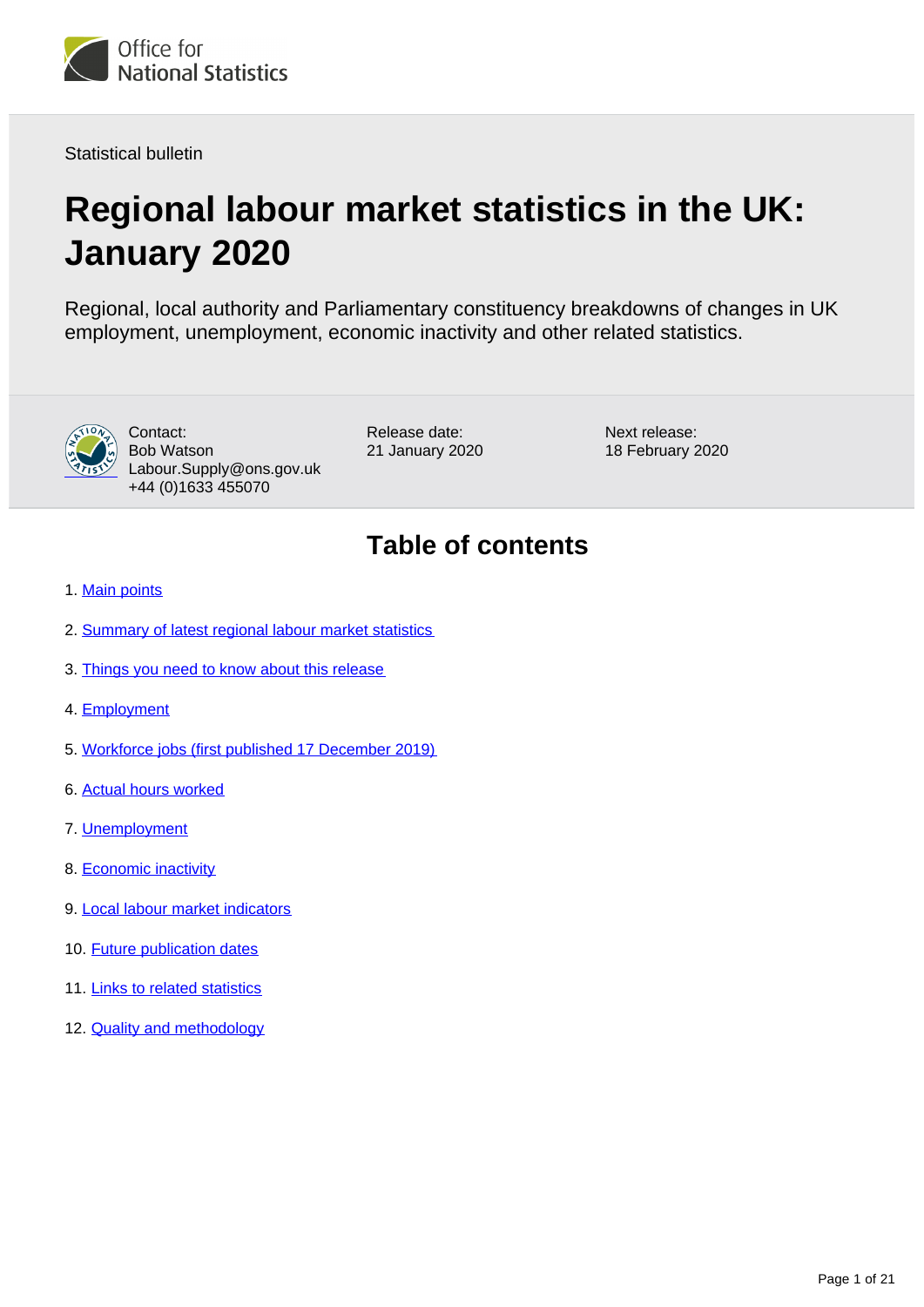## <span id="page-1-0"></span>**1 . Main points**

- For the three months ending November 2019, the highest employment rate estimate in the UK was in the South West (79.8%) and the lowest was in the North East (71.4%).
- For the three months ending November 2019, the highest unemployment rate estimate in the UK was in the North East (6.2%) and the lowest was in Northern Ireland (2.3%).
- For the three months ending November 2019, the highest economic inactivity rate estimate in the UK was in Northern Ireland (25.7%) and the lowest was in the South East (17.5%).
- Between June and September 2019, the largest estimated increase in workforce jobs in the UK was in the South West at 42,000, while the largest decrease was in the South East at 51,000.
- In September 2019, the region with the highest estimated proportion of workforce jobs in the services sector was London at 91.8%, while the East Midlands had the highest proportion of jobs in the production sector at 13.6%.
- The highest average estimated actual weekly hours worked, for the 12 months ending September 2019, was in London at 34.0 hours and the lowest was in the North East at 31.0 hours; for full-time and part-time workers it was highest for both in Northern Ireland, at 38.6 hours and 17.2 hours respectively.

## <span id="page-1-1"></span>**2 . Summary of latest regional labour market statistics**

Table 1 shows the latest estimates for employment, unemployment and economic inactivity for September to November 2019 and a comparison with the previous quarter (June to August 2019). Comparing non-overlapping periods (September to November 2019 with June to August 2019) provides a more robust short-term comparison.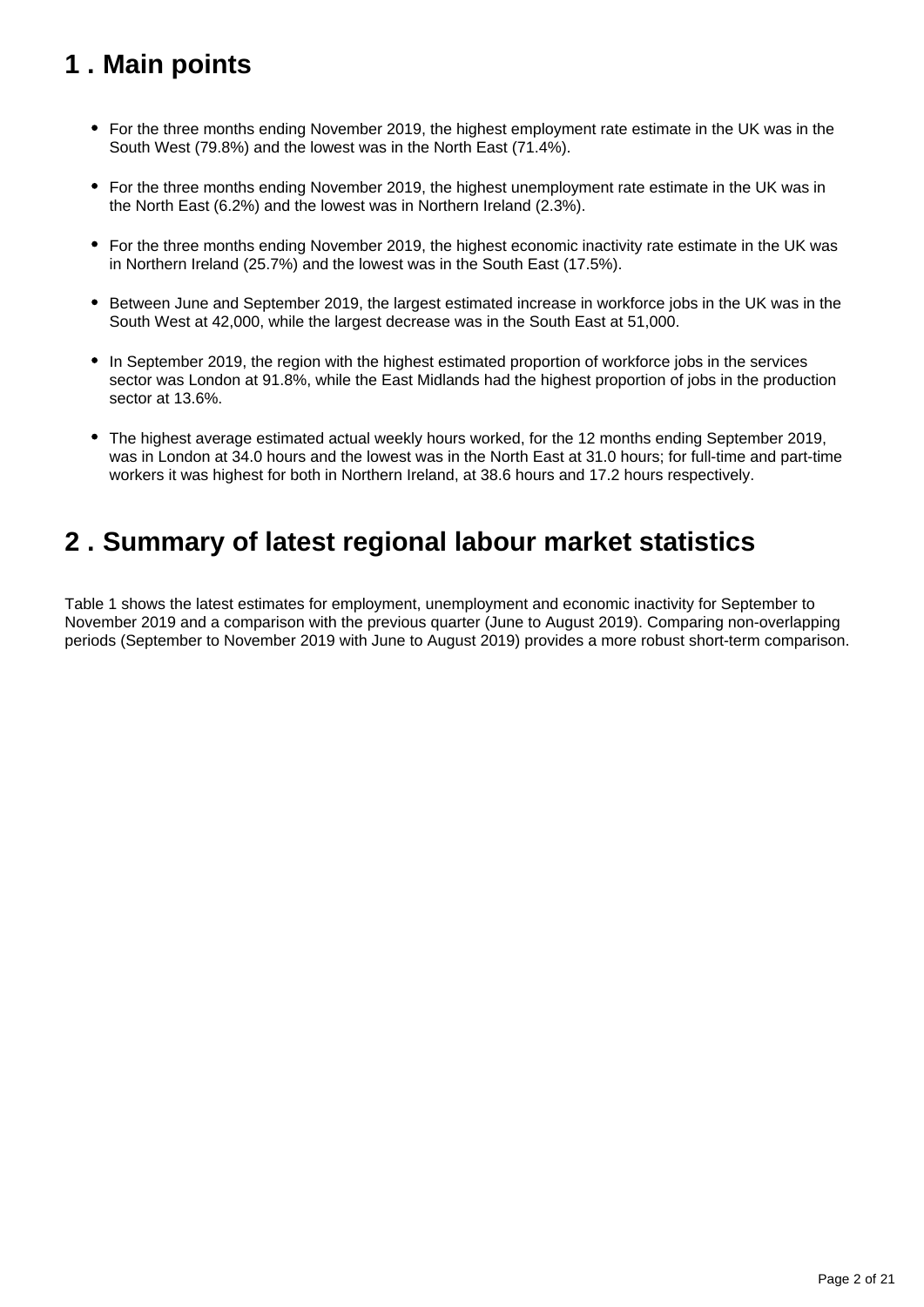Table 1: Summary of latest headline estimates for regions of the UK, seasonally adjusted, September to November 2019

|                                           | <b>Employment</b><br>rate <sup>1</sup> $(\%)$<br>aged<br>16 to 64<br>years | June to<br><b>August</b><br>2019 | <b>Change on Unemployment</b><br>rate <sup>2</sup> (%) aged<br>16 years and<br>over | Change on<br>June to<br><b>August</b><br>2019 | <b>Inactivity</b><br>rate <sup>3</sup><br>$(\%)$ aged<br>16 to 64<br>years | Change on<br>June to<br><b>August</b><br>2019 |
|-------------------------------------------|----------------------------------------------------------------------------|----------------------------------|-------------------------------------------------------------------------------------|-----------------------------------------------|----------------------------------------------------------------------------|-----------------------------------------------|
| <b>UK</b>                                 | 76.3                                                                       | 0.5                              | 3.8                                                                                 | 0.0                                           | 20.6                                                                       | $-0.4$                                        |
| <b>Great Britain</b>                      | 76.5                                                                       | 0.4                              | 3.9                                                                                 | 0.0                                           | 20.4                                                                       | $-0.4$                                        |
| <b>England</b>                            | 76.8                                                                       | 0.5                              | 3.9                                                                                 | 0.1                                           | 20.1                                                                       | $-0.5$                                        |
| <b>North East</b>                         | 71.4                                                                       | 0.2                              | 6.2                                                                                 | 0.4                                           | 24.0                                                                       | $-0.2$                                        |
| <b>North West</b>                         | 76.2                                                                       | 1.7                              | 4.2                                                                                 | 0.1                                           | 20.4                                                                       | $-1.8$                                        |
| <b>Yorkshire and The</b><br><b>Humber</b> | 73.4                                                                       | $-0.7$                           | 4.3                                                                                 | 0.3                                           | 23.2                                                                       | 0.4                                           |
| <b>East Midlands</b>                      | 77.2                                                                       | 0.5                              | 3.9                                                                                 | $-0.6$                                        | 19.6                                                                       | 0.1                                           |
| <b>West Midlands</b>                      | 75.4                                                                       | 0.7                              | 4.3                                                                                 | 0.3                                           | 21.0                                                                       | $-1.1$                                        |
| East                                      | 78.5                                                                       | $-0.1$                           | 3.3                                                                                 | $-0.1$                                        | 18.9                                                                       | 0.3                                           |
| London                                    | 75.6                                                                       | 1.4                              | 4.3                                                                                 | $-0.3$                                        | 21.0                                                                       | $-1.2$                                        |
| <b>South East</b>                         | 79.7                                                                       | 0.5                              | 3.3                                                                                 | 0.2                                           | 17.5                                                                       | $-0.6$                                        |
| <b>South West</b>                         | 79.8                                                                       | $-1.1$                           | 2.8                                                                                 | 0.5                                           | 17.8                                                                       | 0.8                                           |
| <b>Wales</b>                              | 74.9                                                                       | 0.7                              | 3.0                                                                                 | $-1.2$                                        | 22.7                                                                       | 0.2                                           |
| <b>Scotland</b>                           | 74.3                                                                       | 0.0                              | 3.8                                                                                 | $-0.3$                                        | 22.7                                                                       | 0.2                                           |
| <b>Northern Ireland</b>                   | 72.6                                                                       | 1.1                              | 2.3                                                                                 | $-0.6$                                        | 25.7                                                                       | $-0.7$                                        |

Source: Office for National Statistics - Labour Force Survey

**Notes** 

- 1. Calculation of headline employment rate: number of employed people aged from 16 to 64 years divided by the population aged from 16 to 64 years. Population is the sum of employed plus unemployed plus inactive. [Back to table](#page-0-0)
- 2. Calculation of headline unemployment rate: number of unemployed people aged 16 years and over divided by the sum of employed people aged 16 years and over plus unemployed people aged 16 years and over. [Back to table](#page-0-0)
- 3. Calculation of headline economic inactivity rate: number of economically inactive people aged from 16 to 64 years divided by the population aged from 16 to 64 years. Population is the sum of employed plus unemployed plus inactive. [Back to table](#page-0-0)

## <span id="page-2-0"></span>**3 . Things you need to know about this release**

This bulletin shows the latest main labour market statistics for the regions and countries of the UK, along with statistics for local authorities, travel-to-work areas and Parliamentary constituencies.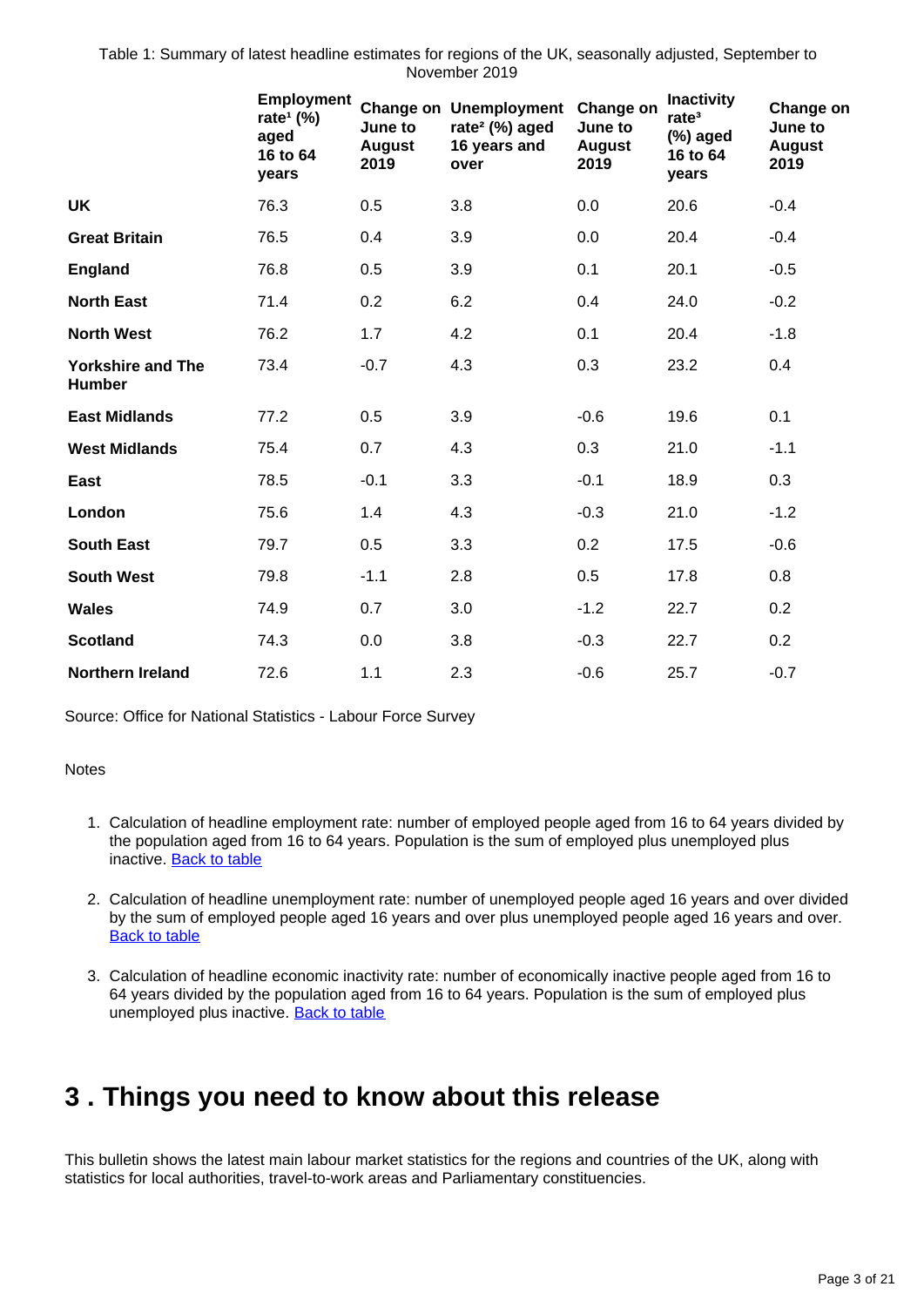Data for Northern Ireland, although included in this bulletin, are available in full separately, in the Northern Ireland [Labour Market Report](https://www.nisra.gov.uk/statistics/labour-market-and-social-welfare/labour-force-survey) on the [Northern Ireland Statistics and Research Agency](https://www.gov.uk/government/organisations/northern-ireland-statistics-and-research-agency) (NISRA) website.

## **Updated this month**

Labour Force Survey estimates for the period September to November 2019.

Annual Population Survey estimates for the period October 2018 to September 2019.

Jobs densities for 2018.

## **Also in this release**

Workforce jobs estimates for September 2019.

### **Labour market statistics**

Labour market statistics measure many different aspects of work and jobs and provide an insight into the economy. They are also very much about people, including their participation in the labour force, the types of work they do, the earnings and benefits they receive and their working patterns.

We have developed a framework for labour market statistics to describe the concepts within the labour market and their relationship to each other. The framework is based on labour supply and demand.

Labour supply consists of people who are employed, as well as those people defined as unemployed or economically inactive, who are considered potential labour supply. Our framework distinguishes between these three categories of worker and between the different working arrangements of those in employment such as employees, the self-employed and those on government schemes.

Labour demand is represented by employers, who have a need for work to be done and who offer compensation for this work to the employees who undertake it. Employers group this work to form jobs.

This approach has wide international acceptance, including by the International Labour Organisation (ILO). Users of labour market statistics include: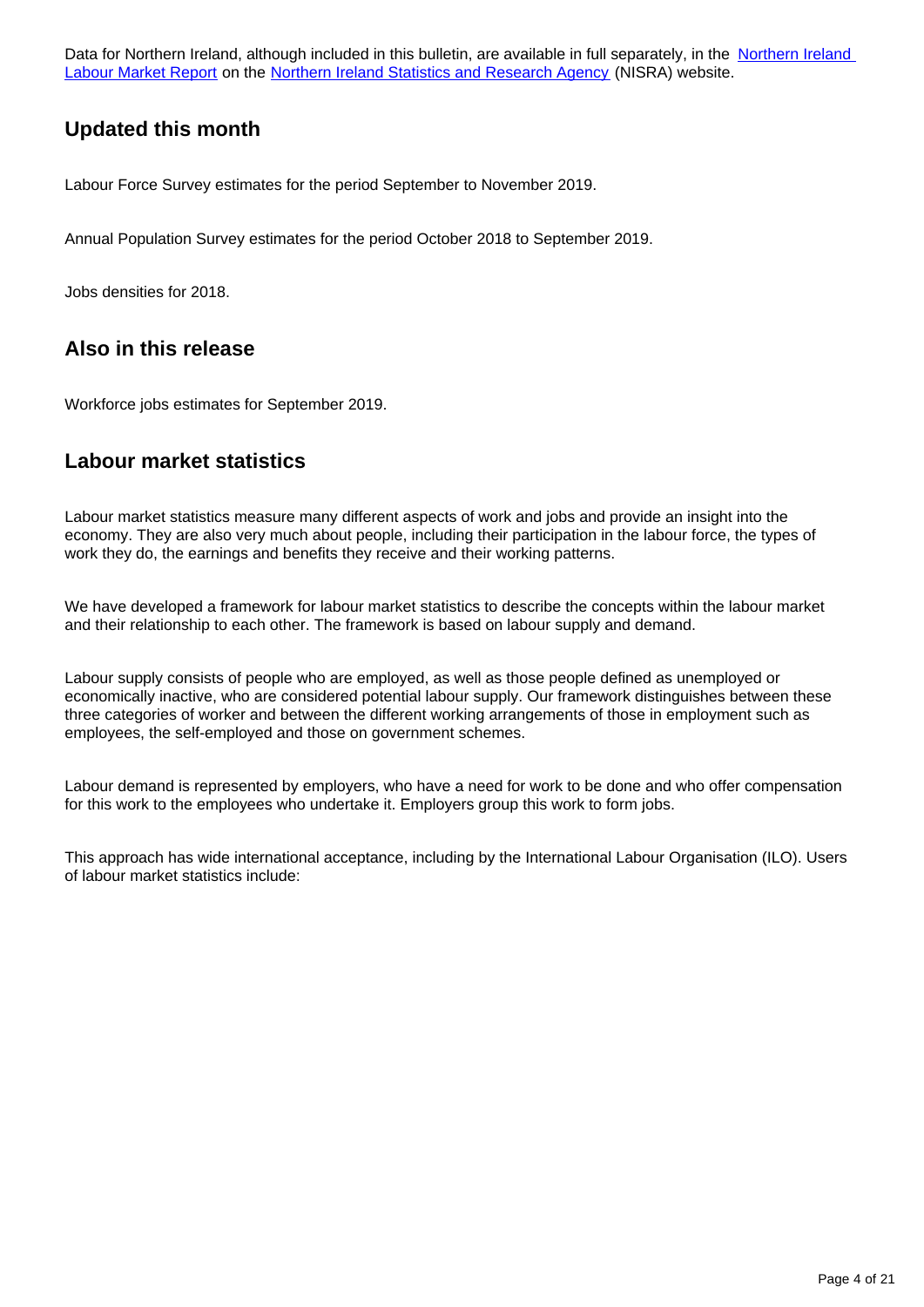- central and local government
- economists
- financial analysts
- journalists
- businesses
- trade unions
- employer associations
- students
- teachers
- industrial tribunals
- academic researchers
- lobby groups

They use them for the analysis, evaluation, monitoring and planning of the labour market and economy. Labour market statistics are also used for social analysis and help inform a wide range of government policies towards population groups of concern (women, young people, older people and jobless households).

## **About labour market statuses**

Everybody aged 16 years or over is either employed, unemployed or economically inactive. The employment estimates include all people in work including those working part-time. People not working are classed as unemployed if they have been looking for work within the last four weeks and are able to start work within the next two weeks. A common misconception is that the unemployment statistics are a count of people on benefits; this is not the case, as they include unemployed people not claiming benefits.

Jobless people who have not been looking for work within the last four weeks or who are unable to start work within the next two weeks are classed as economically inactive. Examples of economically inactive people include people not looking for work because they are students, looking after the family or home, because of illness or disability, or because they have retired.

## **What is the relationship between the Annual Population Survey (APS) and the Labour Force Survey (LFS)?**

The Labour Force Survey (LFS) is a household survey using international definitions of employment, unemployment and economic inactivity. It compiles a wide range of related topics such as occupation, training, hours of work and personal characteristics of household members aged 16 years and over. Estimates are produced every month for a rolling three-monthly period; for example, February to April data in a release will be followed by data for March to May in the next release.

The Annual Population Survey (APS), which began in 2004, is compiled from interviews for the LFS, along with additional regional samples. The APS comprises the main variables from the LFS, with a much larger sample size. Consequently, the APS supports more detailed breakdowns than can be reliably produced from the LFS. Estimates are produced every quarter for a rolling annual period; for example, January to December data will be followed by data for April to March when they are next updated.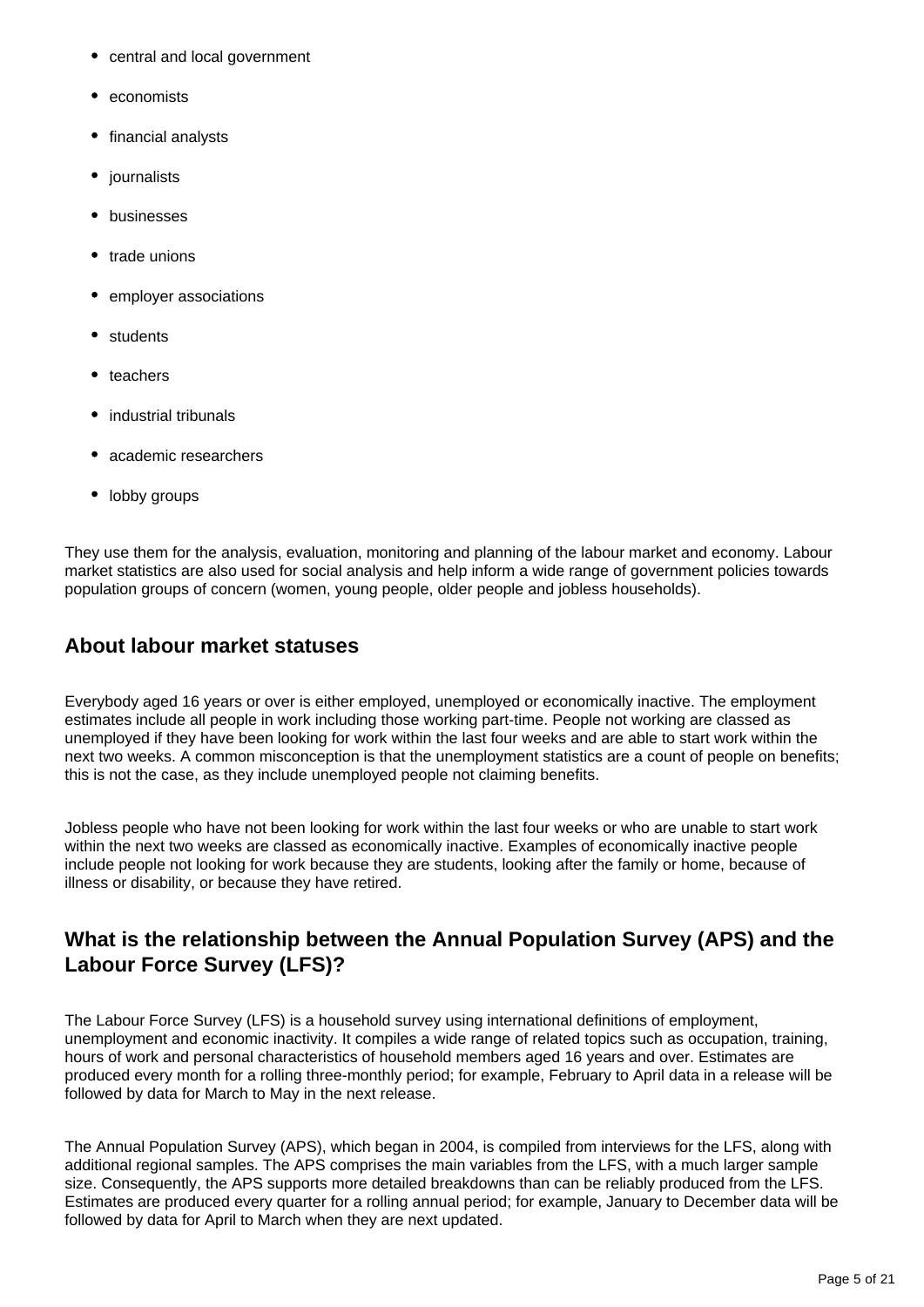This bulletin includes labour market estimates at a regional level from the LFS on total employment, unemployment and economic inactivity. More detailed regional estimates for employment by age, full-time and part-time working, economic activity and economic inactivity by age, and reasons for economic inactivity are provided using the APS. Any estimates for geographical areas below regional level are provided using the APS. In tables where the APS estimates are provided for detailed geographical areas, regional and national estimates are also provided from the APS for comparability.

## **Making comparisons with earlier data**

The most robust estimates of short-term movements in estimates derived from the Labour Force Survey are obtained by comparing the estimates for September to November 2019 with the estimates for June to August 2019, which were first published on 15 October 2019. This provides a more robust estimate than comparing with the estimates for August to October 2019. This is because the September and October 2019 data are included within both estimates, so observed differences are only between August and November 2019. The LFS is representative of the UK population over a three-month period, not for single-month periods.

## **Seasonal adjustment**

All estimates discussed in this statistical bulletin are seasonally adjusted except where otherwise stated. Like many economic indicators, the labour market is affected by factors that tend to occur at around the same time every year; for example, school leavers entering the labour market in July and whether Easter falls in March or April. In order to compare movements other than annual changes in labour market statistics, the data are seasonally adjusted to remove the effects of seasonal factors and the arrangement of the calendar.

## **Where to find explanatory information**

A [Guide to labour market statistics](https://www.ons.gov.uk/employmentandlabourmarket/peopleinwork/employmentandemployeetypes/methodologies/aguidetolabourmarketstatistics), which includes a glossary, is available.

## <span id="page-5-0"></span>**4 . Employment**

## **Things you need to know about employment**

Employment measures the number of people in work; it differs from the number of jobs because some people have more than one job.

Employment consists of employees, self-employed people, unpaid family workers and people on governmentsupported training and employment programmes. Unpaid family workers are people who work in a family business who do not receive a formal wage or salary but benefit from the profits of that business. The government-supported training and employment programmes series does not include all people on these programmes; it only includes people engaging in any form of work, work experience or work-related training who are not included in the employees or self-employed series. People on these programmes not engaging in any form of work, work experience or work-related training are not included in the employment estimates; they are classified as unemployed or economically inactive.

A [comparison between estimates of employment and jobs](http://www.ons.gov.uk/employmentandlabourmarket/peopleinwork/employmentandemployeetypes/articles/reconciliationofestimatesofjobs/latest) is available.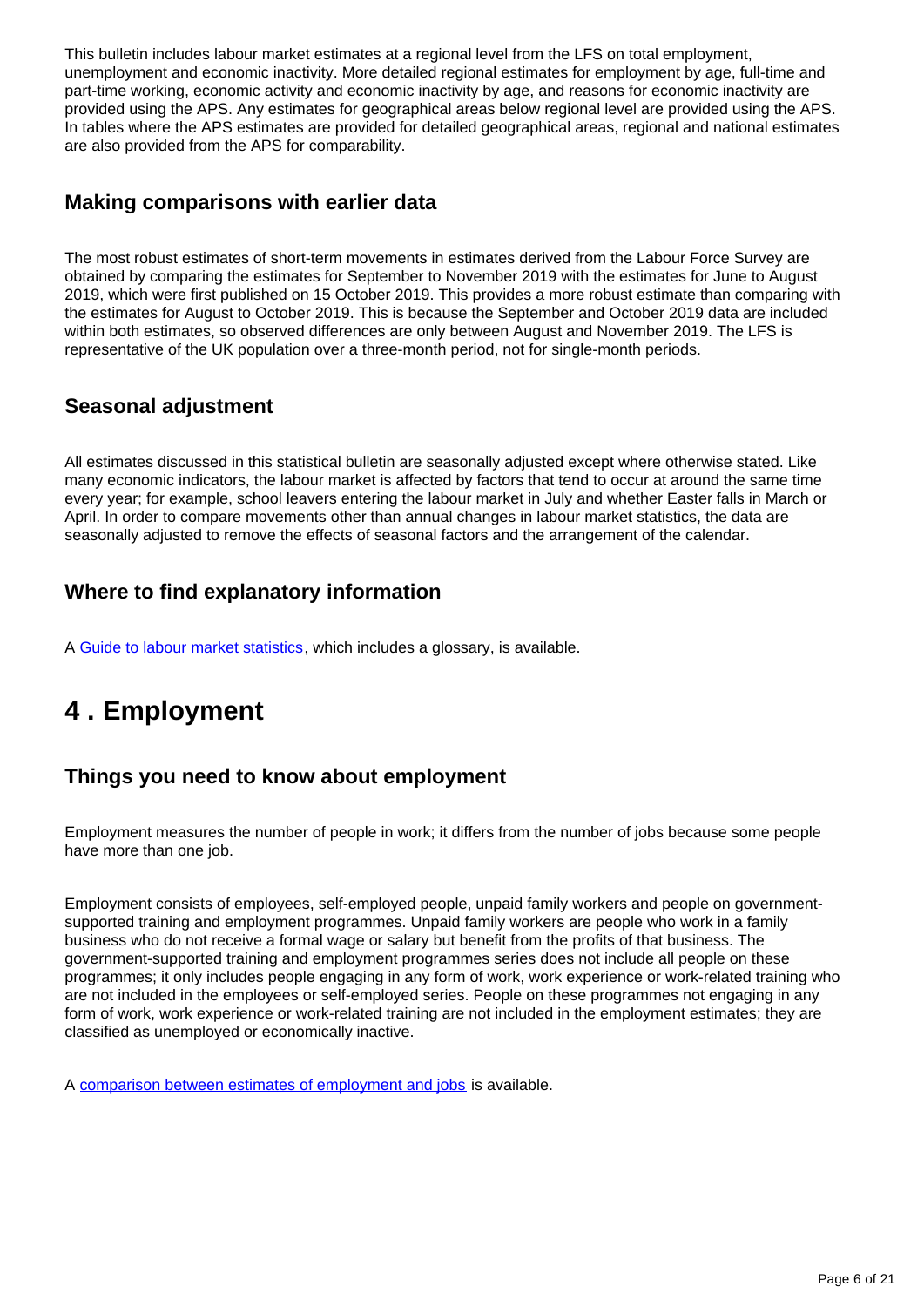## **Regional employment**

The employment rate estimate for people aged from 16 to 64 years for the UK was 76.3% for the period September to November 2019. This is an increase of 0.5 percentage points compared with the previous period (June to August 2019) and is a record high employment rate.

The UK region with the highest employment rate estimate was the South West at 79.8%. The next highest employment rate estimate was seen in the South East at 79.7%, followed by the East of England at 78.5%. The highest estimated rate for the same period last year was also in the South West at 79.2%. There were record high employment rates and levels in the North West, East Midlands, London and Northern Ireland.

The region with the lowest employment rate estimate was the North East at 71.4%, followed by Northern Ireland at 72.6%; which although is the second-lowest in the UK, is a record high employment rate for the region. The lowest estimated rate for the same period last year was in Northern Ireland at 69.8%.

The largest increase in the employment rate estimates, compared with June to August 2019, was in the North West at 1.7 percentage points, followed by London at 1.4 percentage points. The increase in the rate estimate for the North West was particularly large, following a period of a year when estimates have been gently decreasing. Consequently the general pattern suggests a more modest growth over the year than suggested by the latest estimate. Employment rate estimates for London have been particularly volatile recently with the latest movement increasing from the lowest estimate in the last two years to a record high. However, the underlying pattern has been much flatter, with only gradual growth.

The largest decrease in the employment rate estimates, compared with June to August 2019, was for the South West at 1.1 percentage points, followed by Yorkshire and The Humber at 0.7 percentage points. Scotland was the only region that was largely unchanged compared with the previous period.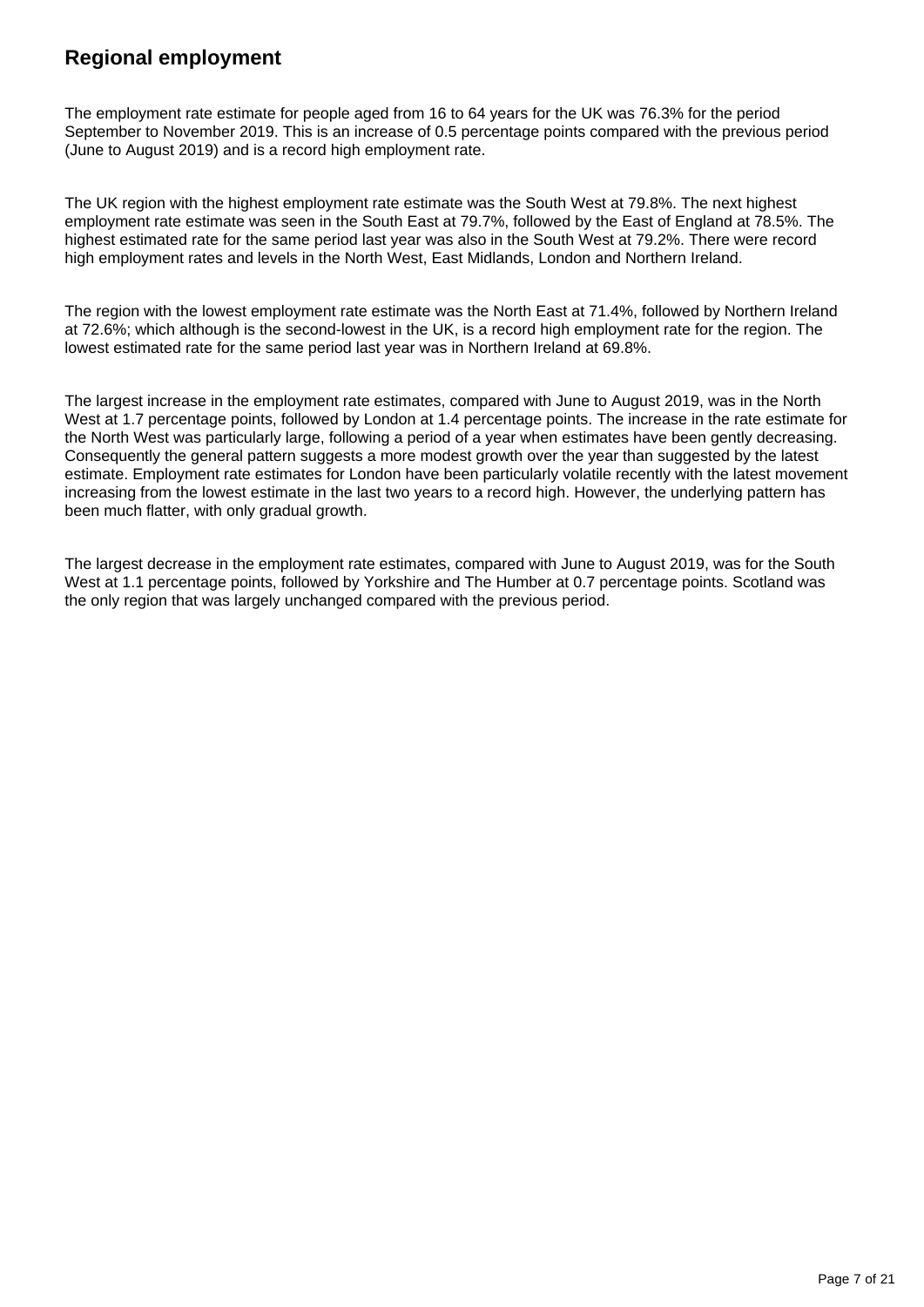#### **Figure 1: The South West had the highest employment rate in the UK**

**Employment rate estimates by UK region and comparison year-on-year, seasonally adjusted, September to November 2018 and September to November 2019**

## Figure 1: The South West had the highest employment rate in the UK

Employment rate estimates by UK region and comparison year-on-year, seasonally adjusted, September to November 2018 and September to November 2019



#### **Source: Office for National Statistics – Labour Force Survey**

Over the year, the region with the largest increase in the employment rate was Northern Ireland, at 2.7 percentage points, followed by the West Midlands with an increase of 2.2 percentage points (Figure 1).

Over the year, Scotland saw the largest decrease in the employment rate at 1.0 percentage point, followed by Wales with a decrease of 0.9 percentage points.

### **Where to find data about employment**

Employment estimates are available for each region in **[Dataset HI00 - Headline LFS indicators for all UK regions](https://www.ons.gov.uk/employmentandlabourmarket/peopleinwork/employmentandemployeetypes/datasets/headlinelabourforcesurveyindicatorsforallregionshi00)** and HI01 to HI12 - Headline indicators for individual UK regions (Tabs 1 and 2), and Datasets LI01 to LI05 - Local indicators for subregional areas of Great Britain, for this and further estimate breakdowns by age or geographies. These datasets can all be found on the page: [All data related to Regional labour market statistics in the UK:](https://www.ons.gov.uk/employmentandlabourmarket/peopleinwork/employmentandemployeetypes/bulletins/regionallabourmarket/january2020/relateddata)  [January 2020](https://www.ons.gov.uk/employmentandlabourmarket/peopleinwork/employmentandemployeetypes/bulletins/regionallabourmarket/january2020/relateddata).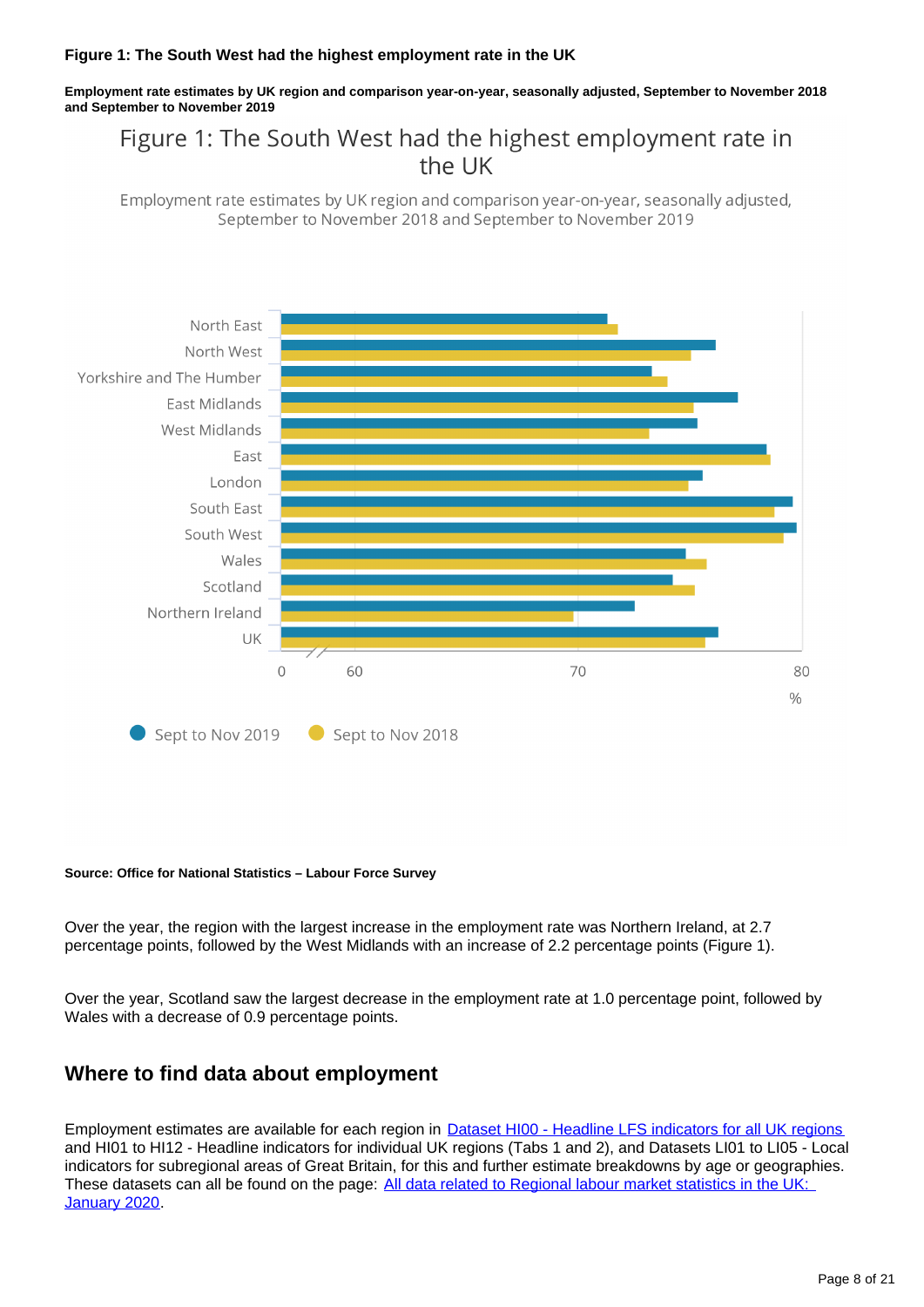These tables contain data produced from the Labour Force Survey (LFS) and Annual Population Survey (APS). For information on the relationship between the LFS and APS, see "What is the relationship between the APS and the LFS?" in the "Things you need to know about this release" section of this bulletin.

## <span id="page-8-0"></span>**5 . Workforce jobs (first published 17 December 2019)**

## **Things you need to know about workforce jobs**

Workforce jobs measures the number of filled jobs in the economy. The estimates are mainly sourced from employer surveys such as the Short-Term Employment Surveys (STES) and the Quarterly Public Sector Employment Survey (QPSES). Workforce jobs is a different concept from employment, which is sourced from the Labour Force Survey (LFS), as employment is an estimate of people and some people have more than one job.

A [comparison between estimates of employment and jobs](http://www.ons.gov.uk/employmentandlabourmarket/peopleinwork/employmentandemployeetypes/articles/reconciliationofestimatesofjobs/latest) article is available.

The services sector consists of the following industries:

- wholesale and retail trade
- repair of motor vehicles and motor cycles, transport and storage
- accommodation and food service activities
- information and communication
- financial and insurance activities
- real estate activities
- professional, scientific and technical activities
- administrative and support service activities
- public administration and defence
- compulsory social security
- education
- human health and social work activities
- arts, entertainment and recreation
- other service activities
- people employed by households

The production sector consists of the following industries: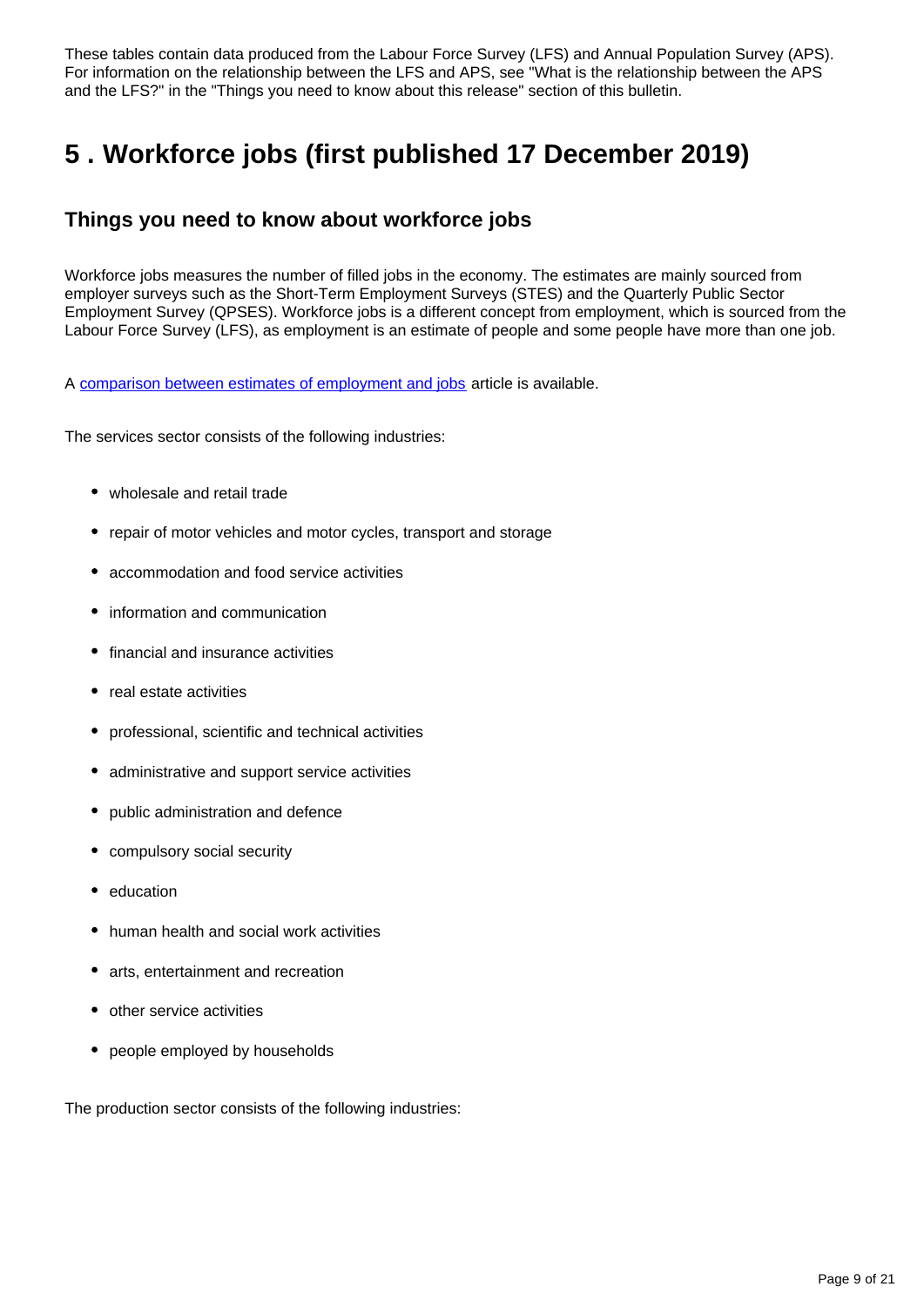- mining and quarrying
- manufacturing
- electricity, gas, steam and air conditioning supply
- water supply, sewerage, waste and remediation activities

The "other" sector consists of agriculture, forestry and fishing, and construction industries.

The [Northern Ireland](https://www.nisra.gov.uk/) self-employed component of the workforce jobs is published by the Northern Ireland [Statistics and Research Agency](https://www.nisra.gov.uk/) (NISRA) as part of the [Economic and Labour Market Statistics.](https://www.nisra.gov.uk/statistics/labour-market-and-social-welfare/labour-force-survey#toc-1)

## **Regional workforce jobs**

For September 2019, there were an estimated 35.75 million workforce jobs in the UK, 77,000 more than for June 2019.

Workforce jobs increased in 8 of the 12 regions of the UK between June 2019 and September 2019. The largest estimated increase of 42,000 was in the South West, followed by London at 41,000.

The largest estimated decrease was in the South East at 51,000, followed by the West Midlands, which decreased by 12,000.

Compared with the same month last year (September 2018), the largest estimated increase in workforce jobs was in London at 118,000, followed by the East Midlands at 100,000. There were no decreases in the annual change in workforce jobs in any region of the UK (Figure 2).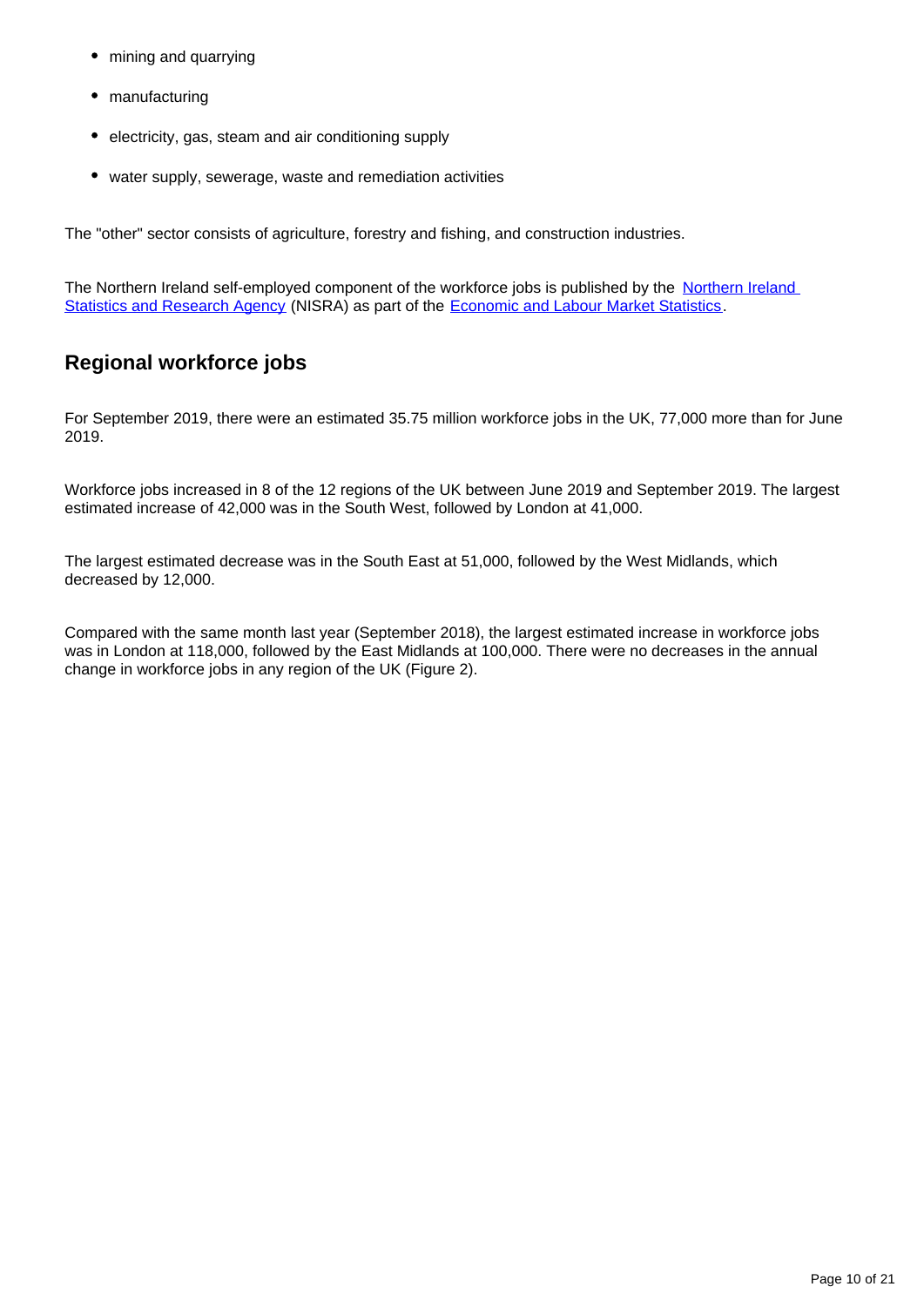#### **Figure 2: London saw the largest change in workforce jobs compared with last year**

#### **Change in estimated workforce jobs, by UK region, seasonally adjusted, September 2018 and September 2019**

## Figure 2: London saw the largest change in workforce jobs compared with last year

Change in estimated workforce jobs, by UK region, seasonally adjusted, September 2018 and September 2019



#### **Source: Office for National Statistics – Workforce jobs**

The East Midlands had the highest proportion of jobs in the production sector at 13.6% (Figure 3), while London had the lowest proportion at 2.9%. This is because London has primarily service-based industries within its region, such as financial and administrative sectors.

For the services sector, London had the highest proportion at 91.8%, while Northern Ireland had the lowest proportion at 78.4%. The services sector currently accounts for 83.7% of the total workforce jobs in the UK.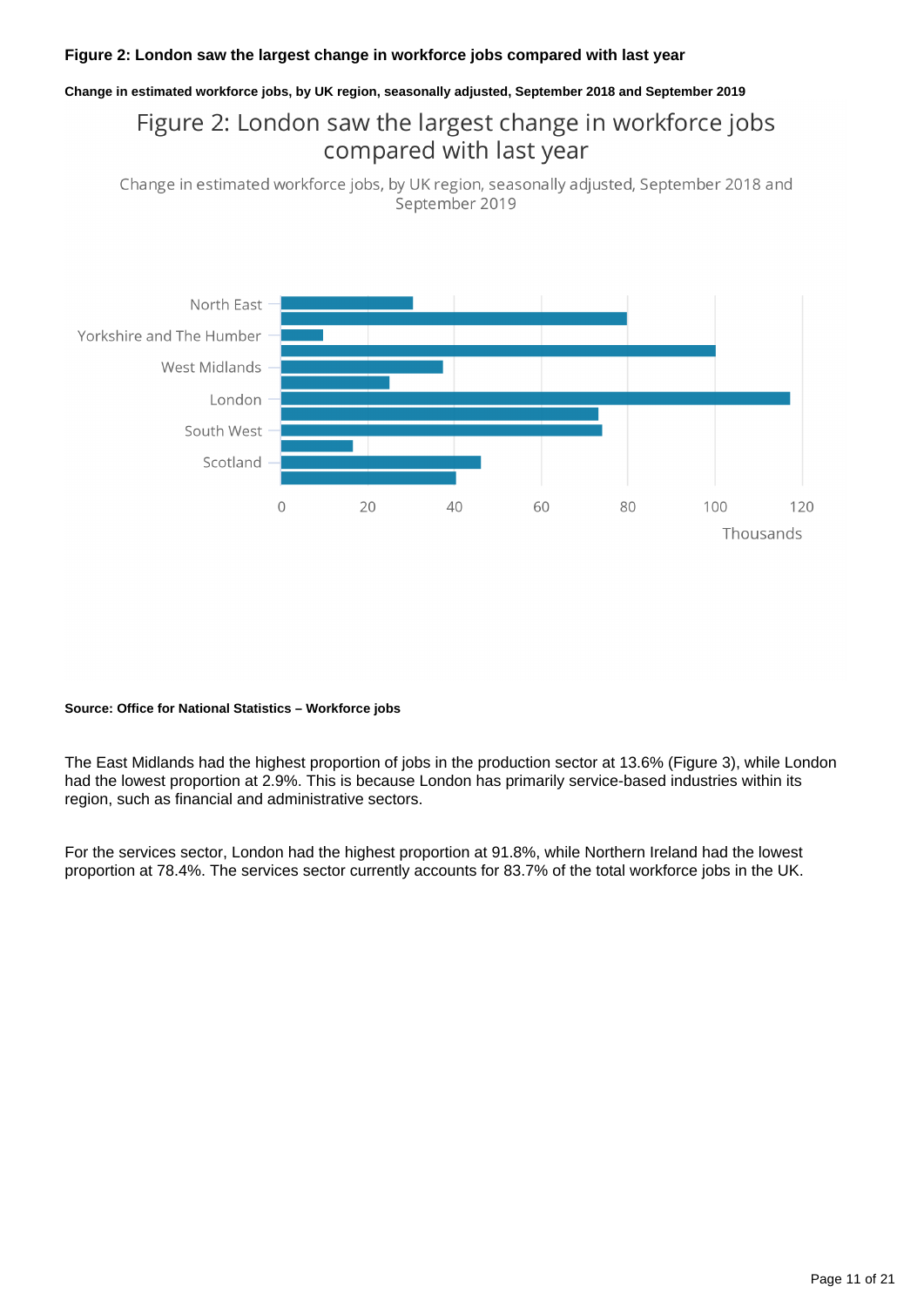#### **Figure 3: Jobs in London are more dominated by the services sector than in other regions**

#### **Proportion of workforce jobs by broad industry group, by UK region, September 2019**

## Figure 3: Jobs in London are more dominated by the services sector than in other regions

Proportion of workforce jobs by broad industry group, by UK region, September 2019



**Source: Office for National Statistics – Workforce jobs**

### **Where to find data about workforce jobs**

Workforce jobs estimates are available for each region in **Datasets HI01 to HI12 - Headline indicators for** [individual UK regions](http://www.ons.gov.uk/employmentandlabourmarket/peopleinwork/employmentandemployeetypes/bulletins/regionallabourmarket/january2020/relateddata/) (Tabs 4 and 5).

While comparable estimates for workforce jobs by industry begin in 1978, there is information back to 1841, based on census data (not comparable with the latest estimates), available from the [2011 Census Analysis](http://www.ons.gov.uk/ons/rel/census/2011-census-analysis/170-years-of-industry/index.html).

## <span id="page-11-0"></span>**6 . Actual hours worked**

## **Things you need to know about actual hours worked**

Actual hours worked measures the number of hours worked in the economy. Changes in actual hours worked reflect changes in the number of people in employment and the average hours worked by those people.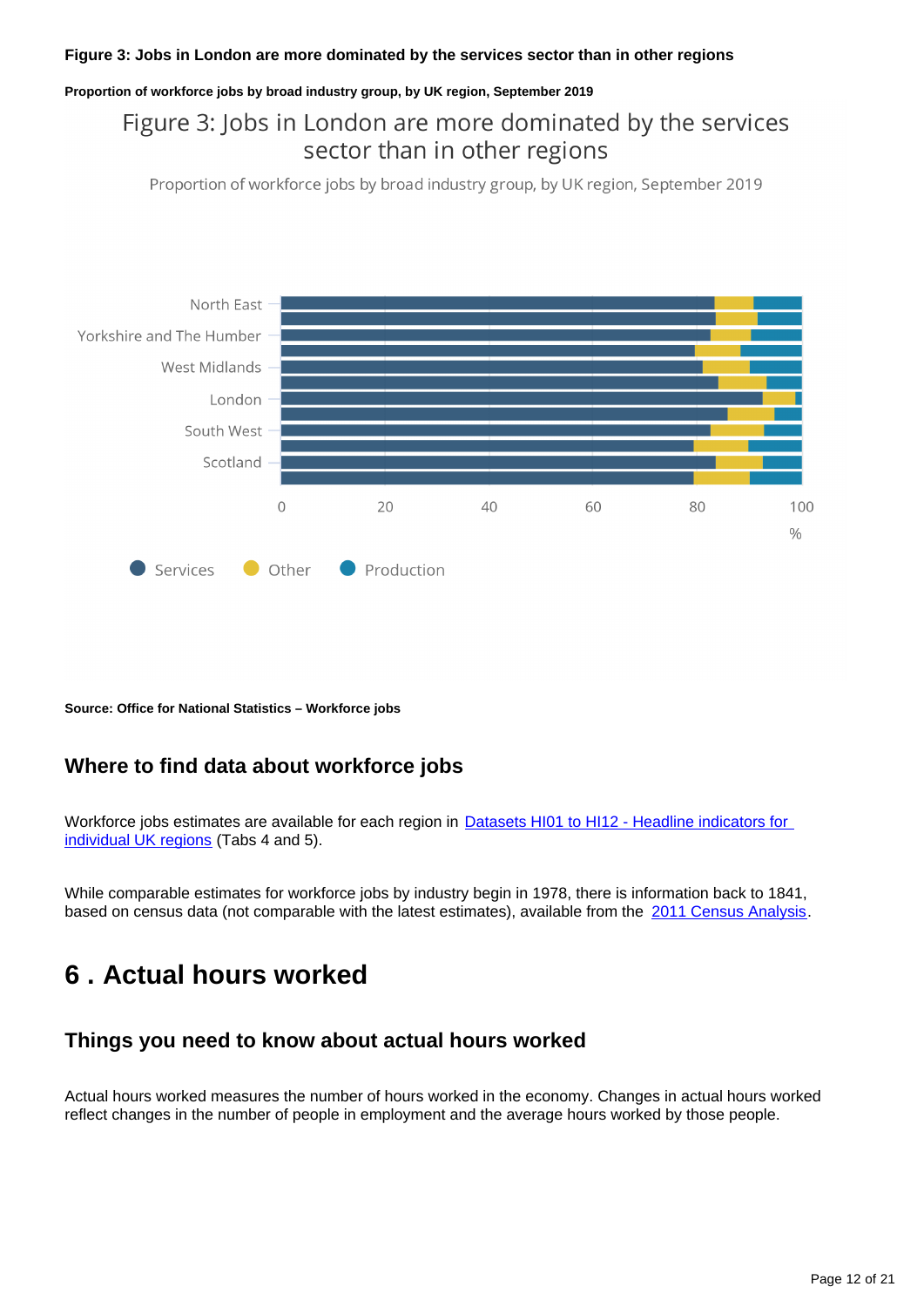## **Regional actual hours worked**

For the period October 2018 to September 2019, the UK region with the highest estimated average actual weekly hours worked (for all workers) was London at 34.0 hours, followed by Northern Ireland at 33.6 hours. The North East had the lowest number of hours worked at 31.0 hours.

The UK region with the largest increase in the average hours worked, compared with the same period last year (October 2017 to September 2018) was the South East with an increase of 0.6 hours. The largest decrease in the average hours worked was in the North East with a decrease of 0.6 hours.

The region with the highest average actual weekly hours worked in full-time jobs was Northern Ireland at 38.6 hours. This is an increase of 0.2 hours compared with the same period last year. The regions with the lowest average actual weekly hours worked in full-time jobs were the North East and East of England, both at 36.1 hours. For part-time jobs, the region with the highest average hours worked was Northern Ireland at 17.2 hours and the region with the lowest was the South West at 15.9 hours.

For men, the region with the highest average hours worked was Northern Ireland at 38.6 hours and for women it was London at 29.8 hours. The largest difference in average hours worked between men and women was in Northern Ireland, where men worked on average 10.4 more hours per week than women. The largest change compared with the same period last year (October 2017 to September 2018) was seen for women in the South East, where the average hours worked increased by 1.1 hours to 27.2 hours. For men, the largest change was in the North East, where the average hours worked decreased by 0.8 hours to 35.0 hours per week (Figure 4).

The region with the largest difference in total hours worked between men and women was London, where men worked a total of 32.0 million more hours than women. The regions with the smallest difference were Northern Ireland and the North East, where men in both worked only 6.0 million more hours than women.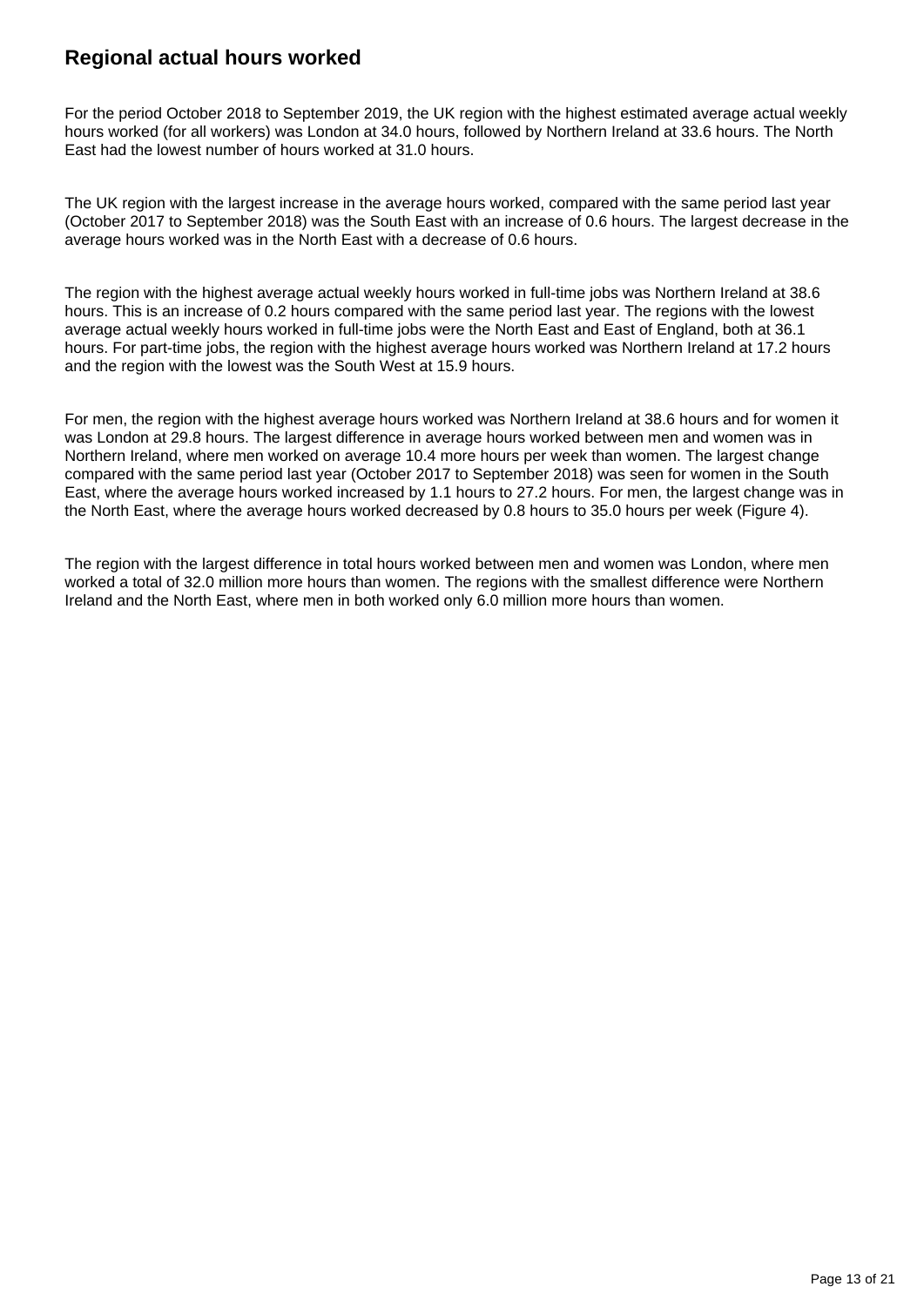#### **Figure 4: Men in Northern Ireland work more hours than in any other region**

#### **Average (mean) actual weekly hours of work, by UK region and by sex, October 2018 to September 2019**

## Figure 4: Men in Northern Ireland work more hours than in any other region

Average (mean) actual weekly hours of work, by UK region and by sex, October 2018 to September 2019



**Source: Office for National Statistics – Annual Population Survey**

### **Where to find data about hours worked**

Hours worked estimates are available for each region in **Datasets HI01 to HI12 - Headline indicators for individual** [UK regions](http://www.ons.gov.uk/employmentandlabourmarket/peopleinwork/employmentandemployeetypes/bulletins/regionallabourmarket/january2020/relateddata/) (Tab 6). These estimates are based on data from the Annual Population Survey (APS).

The national data are also available in the UK labour market statistical bulletin in Datasets [HOUR01 SA: Actual](http://www.ons.gov.uk/employmentandlabourmarket/peopleinwork/earningsandworkinghours/datasets/actualweeklyhoursworkedseasonallyadjustedhour01sa)  [weekly hours worked \(seasonally adjusted\)](http://www.ons.gov.uk/employmentandlabourmarket/peopleinwork/earningsandworkinghours/datasets/actualweeklyhoursworkedseasonallyadjustedhour01sa) and [HOUR02 SA: Usual weekly hours worked \(seasonally adjusted\)](http://www.ons.gov.uk/employmentandlabourmarket/peopleinwork/earningsandworkinghours/datasets/usualweeklyhoursworkedseasonallyadjustedhour02sa). These estimates are based on data from the Labour Force Survey (LFS).

## <span id="page-13-0"></span>**7 . Unemployment**

### **Things you need to know about unemployment**

Unemployment measures people without a job who have been actively seeking work within the last four weeks and are available to start work within the next two weeks.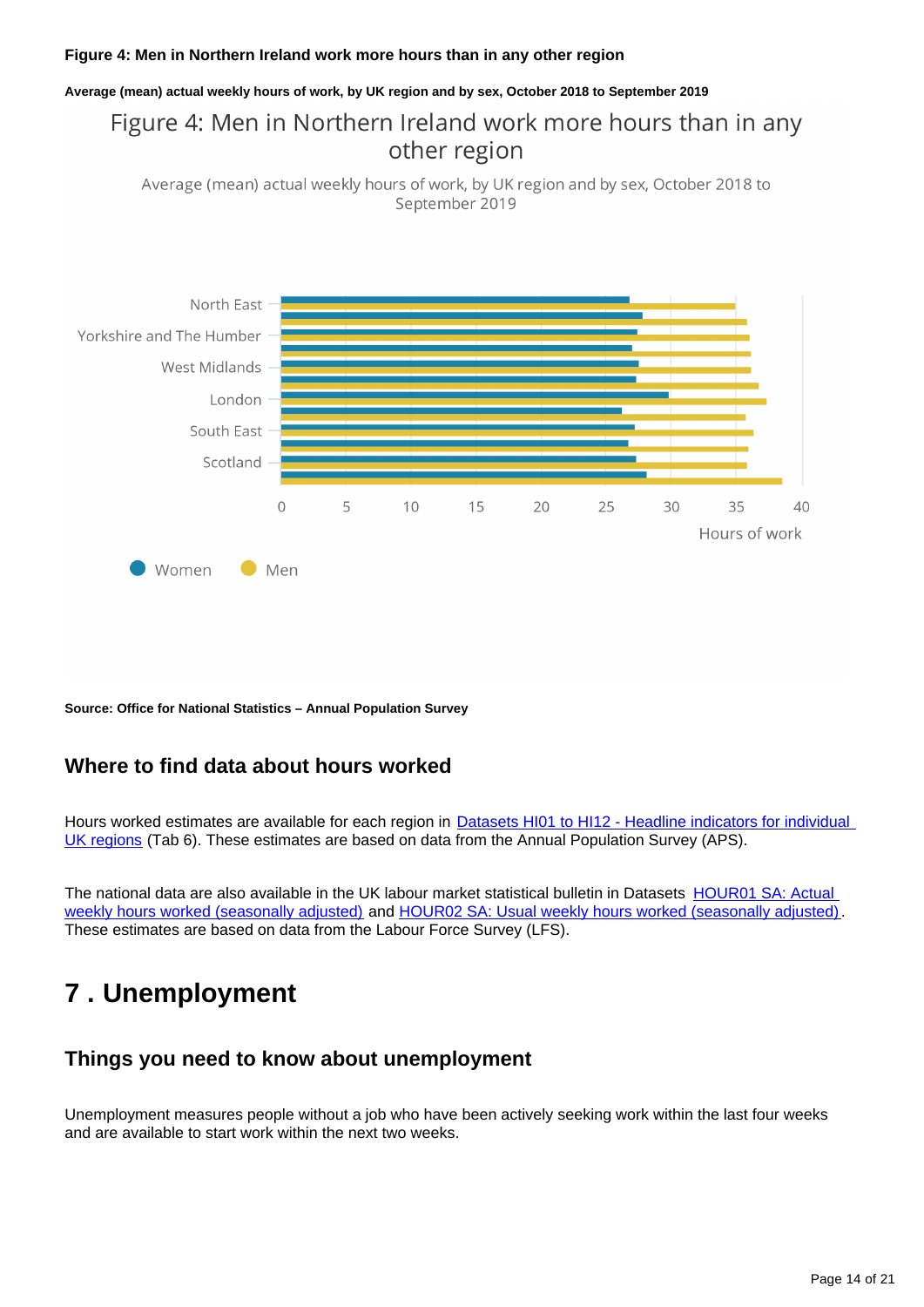## **Regional unemployment**

Regional estimates for the unemployment rate are quite volatile, which needs to be allowed for when considering the pattern of change over time.

The unemployment rate estimate for people aged 16 years and over for the UK was 3.8%, for the period September to November 2019; largely unchanged compared with the previous period (June to August 2019) (Figure 5).

The highest unemployment rate estimate in the UK for September to November 2019 was for the North East at 6.2%, followed by Yorkshire and The Humber, the West Midlands and London, all at 4.3%. The region with the lowest estimated unemployment rate was Northern Ireland at 2.3%. This was followed by the South West, with an unemployment rate of 2.8%. It is also worth noting that Wales had a record low unemployment level and rate at 3.0%.

The South West had the largest increase in the unemployment rate on the previous period (June to August 2019) at 0.5 percentage points, followed by the North East at 0.4 percentage points. Whilst the unemployment rates for most regions have recently been generally flat or falling, the estimate for the North East has been gently increasing.

The largest decrease in the unemployment rate estimate was in Wales at 1.2 percentage points, followed by the East Midlands and Northern Ireland, both with a decrease of 0.6 percentage points.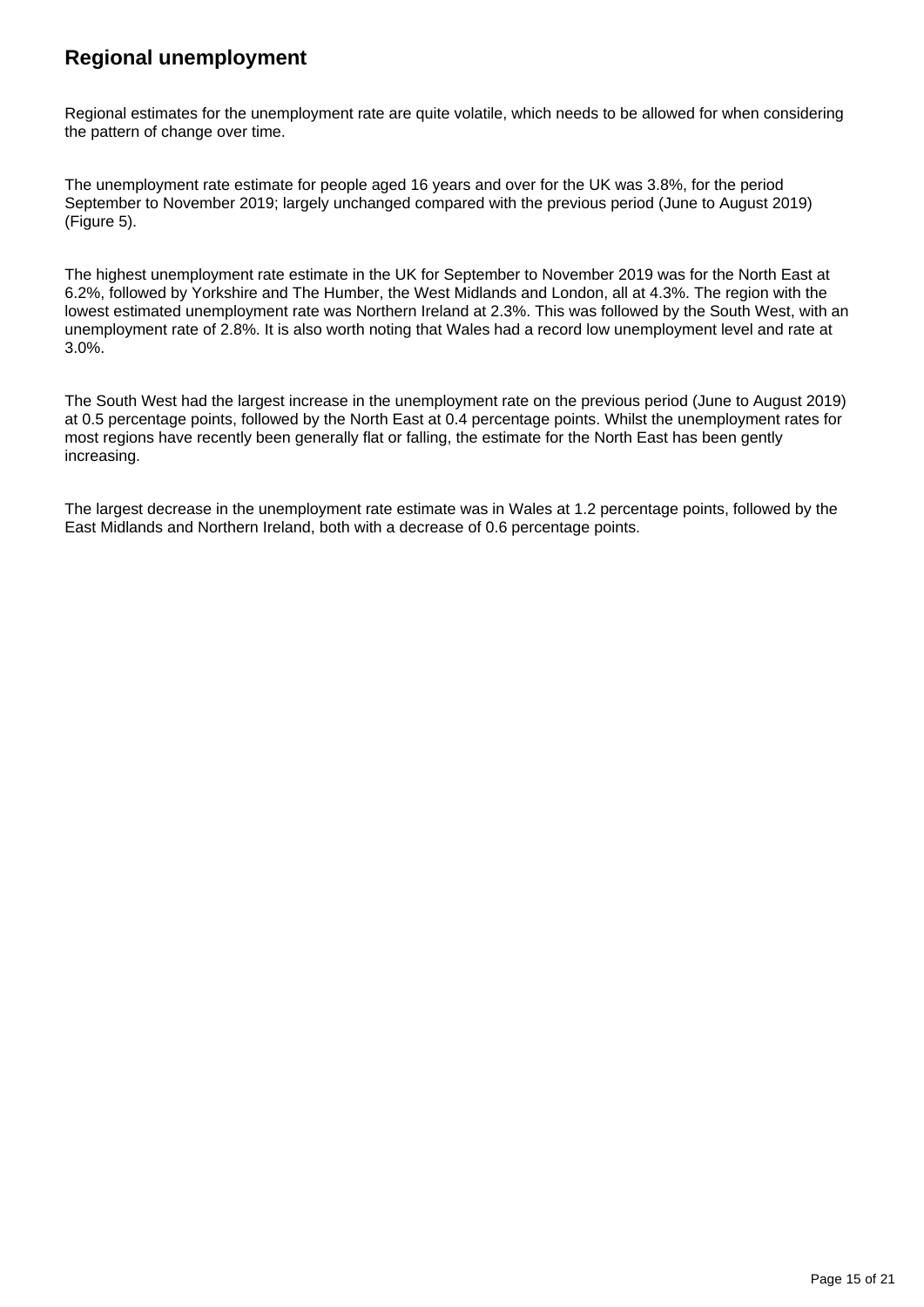#### **Figure 5: The North East had the highest unemployment rate in the UK**

**Unemployment rates by UK region, seasonally adjusted, September to November 2019**

## Figure 5: The North East had the highest unemployment rate in the UK

Unemployment rates by UK region, seasonally adjusted, September to November 2019



#### **Source: Office for National Statistics – Labour Force Survey**

The region with the largest increase in the unemployment rate estimate over the year was the North East at 0.7 percentage points, followed by the North West, East of England and Scotland, all at 0.2 percentage points. The largest decreases were in Northern Ireland at 1.2 percentage points and Wales at 1.1 percentage points.

## **Where to find data about unemployment**

Unemployment estimates are available for each region in **Dataset HI00 - Headline LFS indicators for all UK** [regions](http://www.ons.gov.uk/employmentandlabourmarket/peopleinwork/employmentandemployeetypes/datasets/headlinelabourforcesurveyindicatorsforallregionshi00) and HI01 to HI12 - Headline indicators for individual UK regions (Tab 2(2)), and Datasets LI01 to LI05 - Local indicators for subregional areas of Great Britain, for further estimate breakdowns by age or geographies. These datasets can all be found on the page: [All data related to Regional labour market statistics in the UK:](https://www.ons.gov.uk/employmentandlabourmarket/peopleinwork/employmentandemployeetypes/bulletins/regionallabourmarket/january2020/relateddata)  [January 2020.](https://www.ons.gov.uk/employmentandlabourmarket/peopleinwork/employmentandemployeetypes/bulletins/regionallabourmarket/january2020/relateddata)

These tables contain data produced from the Labour Force Survey (LFS) and Annual Population Survey (APS). For information on the relationship between the LFS and APS, see "What is the relationship between the APS and the LFS?" in the "Things you need to know about this release" section of this bulletin.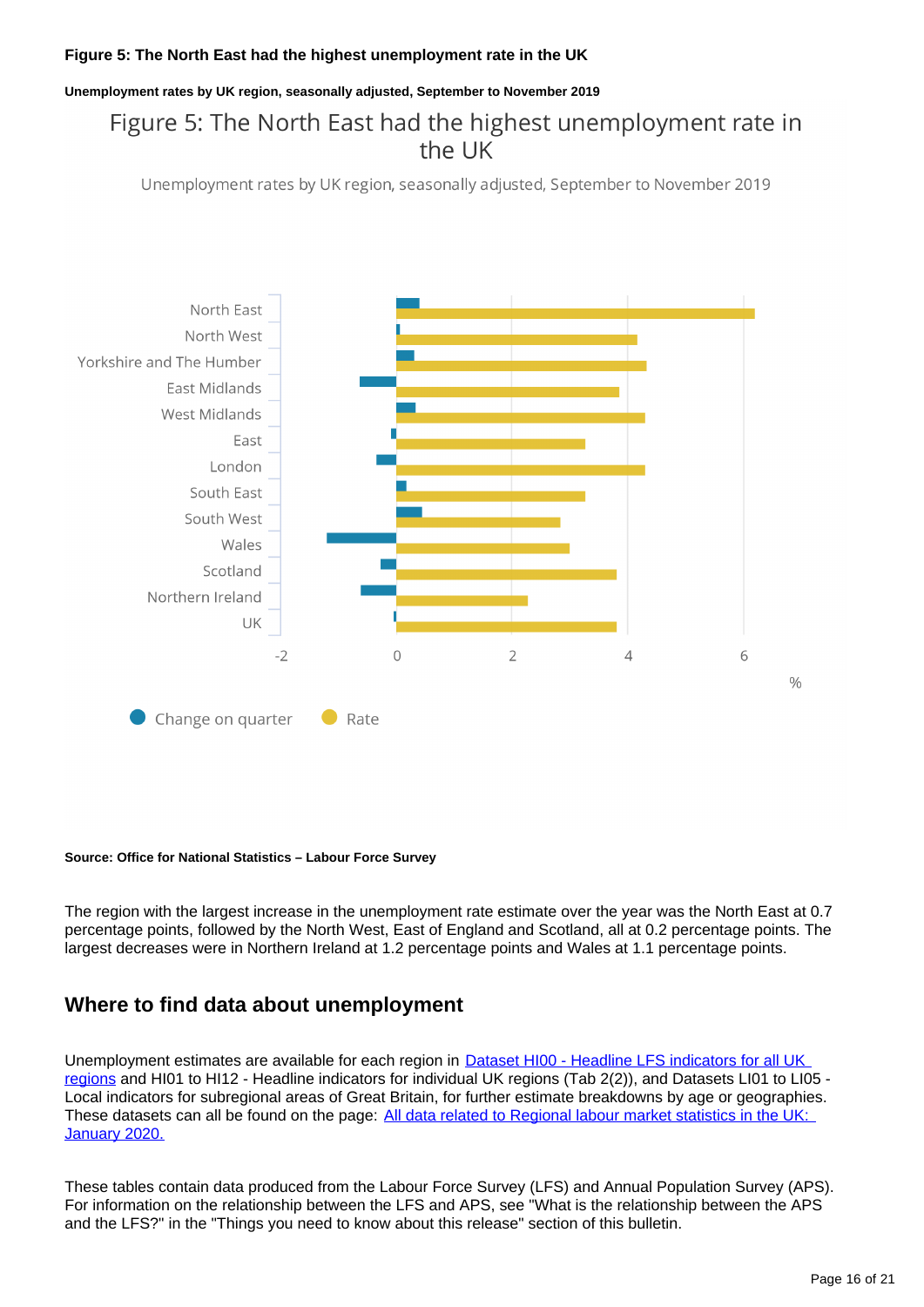## <span id="page-16-0"></span>**8 . Economic inactivity**

### **Things you need to know about economic inactivity**

Economically inactive people are not in employment but do not meet the internationally accepted definition of unemployment. This is because they have not been seeking work within the last four weeks and/or they are unable to start work within the next two weeks.

## **Regional economic inactivity**

The estimated economic inactivity rate for people aged from 16 to 64 years for the UK was 20.6%, for the period September to November 2019; a record low inactivity rate and a decrease of 0.4 percentage points compared with the previous period (June to August 2019).

The UK region with the highest estimated rate was Northern Ireland at 25.7%, followed by the North East at 24.0%. Northern Ireland also had the highest economic inactivity rate, at 27.5%, in the same period last year. The current estimated rate in Northern Ireland is 5.1 percentage points higher than the UK rate.

The region with the lowest estimated rate was the South East at 17.5%, followed by the South West at 17.8% (Figure 6). It is also worth noting that the economic inactivity rate and level for the North West and the economic inactivity rate for the West Midlands are all at record lows.

The region with the largest increase in the economic inactivity rate estimate on the previous period (June to August 2019) was the South West at 0.8 percentage points, followed by Yorkshire and The Humber at 0.4 percentage points. The region with the largest decrease in the economic inactivity rate estimate was the North West at 1.8 percentage points, followed by London at 1.2 percentage points.

Over the year, the region with the largest increase in the economic inactivity rate estimate was Wales at 1.9 percentage points, followed by Yorkshire and The Humber at 1.3 percentage points. The region with the largest decrease in the inactivity rate estimate was Northern Ireland at 1.9 percentage points, followed by the West Midlands at 1.6 percentage points.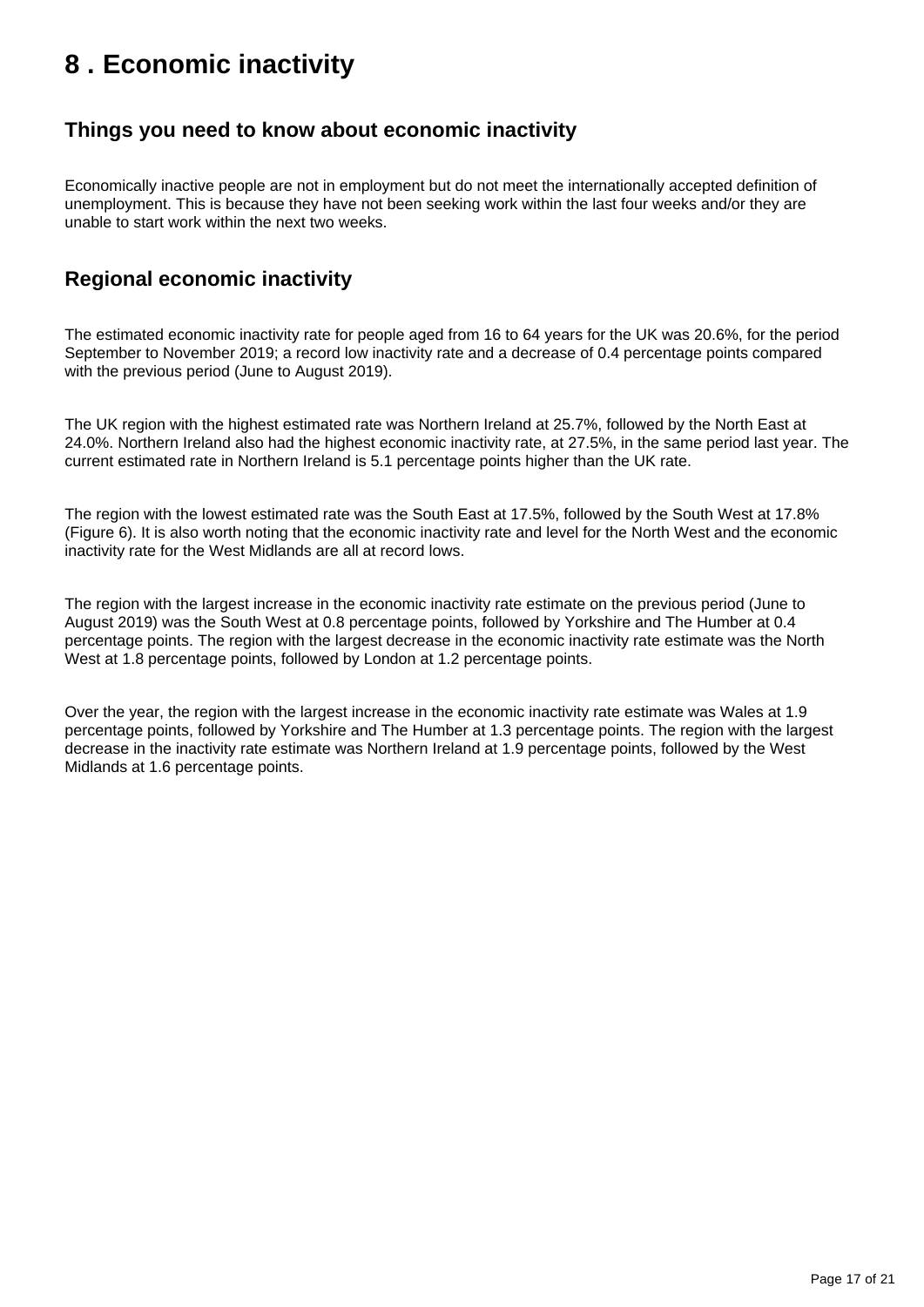#### **Figure 6: Northern Ireland had the highest economic inactivity rate in the UK**

**Economic inactivity rate estimates by UK region and comparison year-on-year, seasonally adjusted, September to November 2018 and September to November 2019**

## Figure 6: Northern Ireland had the highest economic inactivity rate in the UK

Economic inactivity rate estimates by UK region and comparison year-on-year, seasonally adjusted, September to November 2018 and September to November 2019



**Source: Office for National Statistics – Labour Force Survey**

## **Where to find data about economic inactivity**

Economic inactivity estimates are available for each region in **Dataset HI00 - Headline LFS indicators for all UK** [regions](http://www.ons.gov.uk/employmentandlabourmarket/peopleinwork/employmentandemployeetypes/datasets/headlinelabourforcesurveyindicatorsforallregionshi00) and HI01 to HI12 - Headline indicators for individual UK regions (Tabs 10 and 11), and Datasets LI01 to LI05 - Local indicators for subregional areas of Great Britain, for further estimate breakdowns by age, reason or geographies. These datasets can all be found on the page: All data related to Regional labour market statistics in [the UK: January 2020.](https://www.ons.gov.uk/employmentandlabourmarket/peopleinwork/employmentandemployeetypes/bulletins/regionallabourmarket/january2020/relateddata)

These tables contain data produced from the Labour Force Survey (LFS) and Annual Population Survey (APS). For information on the relationship between the LFS and APS, see "What is the relationship between the APS and the LFS?" in the "Things you need to know about this release" section of this bulletin.

## <span id="page-17-0"></span>**9 . Local labour market indicators**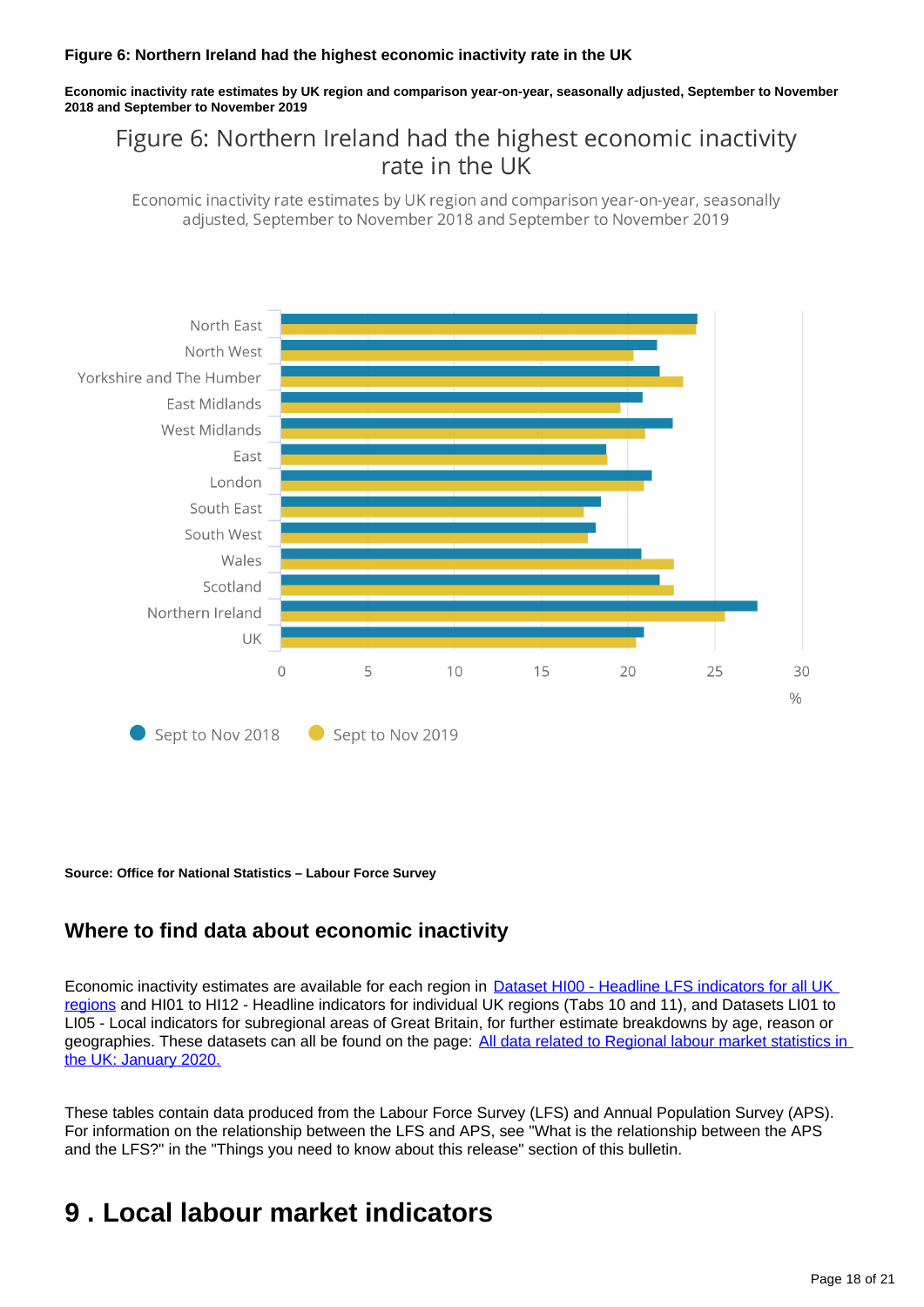## **Things you need to know about labour market indicators**

Local labour market indicators cover employment, unemployment, economic inactivity and jobs density, for subregional geographical areas such as local and unitary authorities, counties and regions in the UK for the most recent 12-month period available of the Annual Population Survey (APS). The jobs density of an area is the number of jobs per head, of resident population, aged 16 to 64 years.

## **Indicators from the Annual Population Survey**

For the period October 2018 to September 2019, the local authorities with the highest employment rate estimates in the UK were Hart in Hampshire at 90.3%, the Shetland Islands at 90.2% and Woking at 89.7%. Kensington and Chelsea was the local authority with the lowest rate at 62.9%, followed by Middlesbrough at 64.0%.

For the period October 2018 to September 2019, the local authorities with the highest unemployment rate estimates in Great Britain were Hartlepool at 8.4%, followed by Birmingham at 7.8%. The local authorities with the lowest rates were Eden in Cumbria at 1.6%, followed by South Lakeland and South Cambridgeshire, both at 1.7%.

## **Jobs densities**

The jobs density of an area is the number of jobs per head, of resident population, aged 16 to 64 years. A high jobs density would represent an employment centre, where people commute to for work. A low jobs density would represent an area with fewer jobs, where people would commute from for work.

In 2018, the highest jobs density estimate in Great Britain was the City of London at 110.11 and the lowest was Lewisham at 0.40. Westminster (4.28) and Camden (2.17), both in London, were the next highest jobs densities. The highest jobs density estimate outside London was Watford at 1.80. After Lewisham, the lowest jobs densities were East Renfrewshire at 0.45, followed by East Dunbartonshire, Redbridge and Waltham Forest, all at 0.47.

## **Where to find data about local labour market indicators**

Annual Population Survey (APS) estimates are available in Datasets LI01 to LI05 - Local indicators for subregional areas of Great Britain.

Claimant Count estimates are available in Datasets CC01 - Claimant Count by unitary and local authority and CC02 - Claimant Count by Parliamentary constituency, CC02.1 - Claimant Count for constituencies of the Scottish Parliament, and CC03 - Claimant Count for local enterprise partnerships in this statistical bulletin.

These datasets can all be found on the page: All data related to Regional labour market statistics in the UK: [January 2020.](https://www.ons.gov.uk/employmentandlabourmarket/peopleinwork/employmentandemployeetypes/bulletins/regionallabourmarket/january2020/relateddata)

These tables contain data produced from the Labour Force Survey (LFS) and Annual Population Survey (APS). For information on the relationship between the LFS and APS, see "What is the relationship between the APS and the LFS?" in the "Things you need to know about this release" section of this bulletin.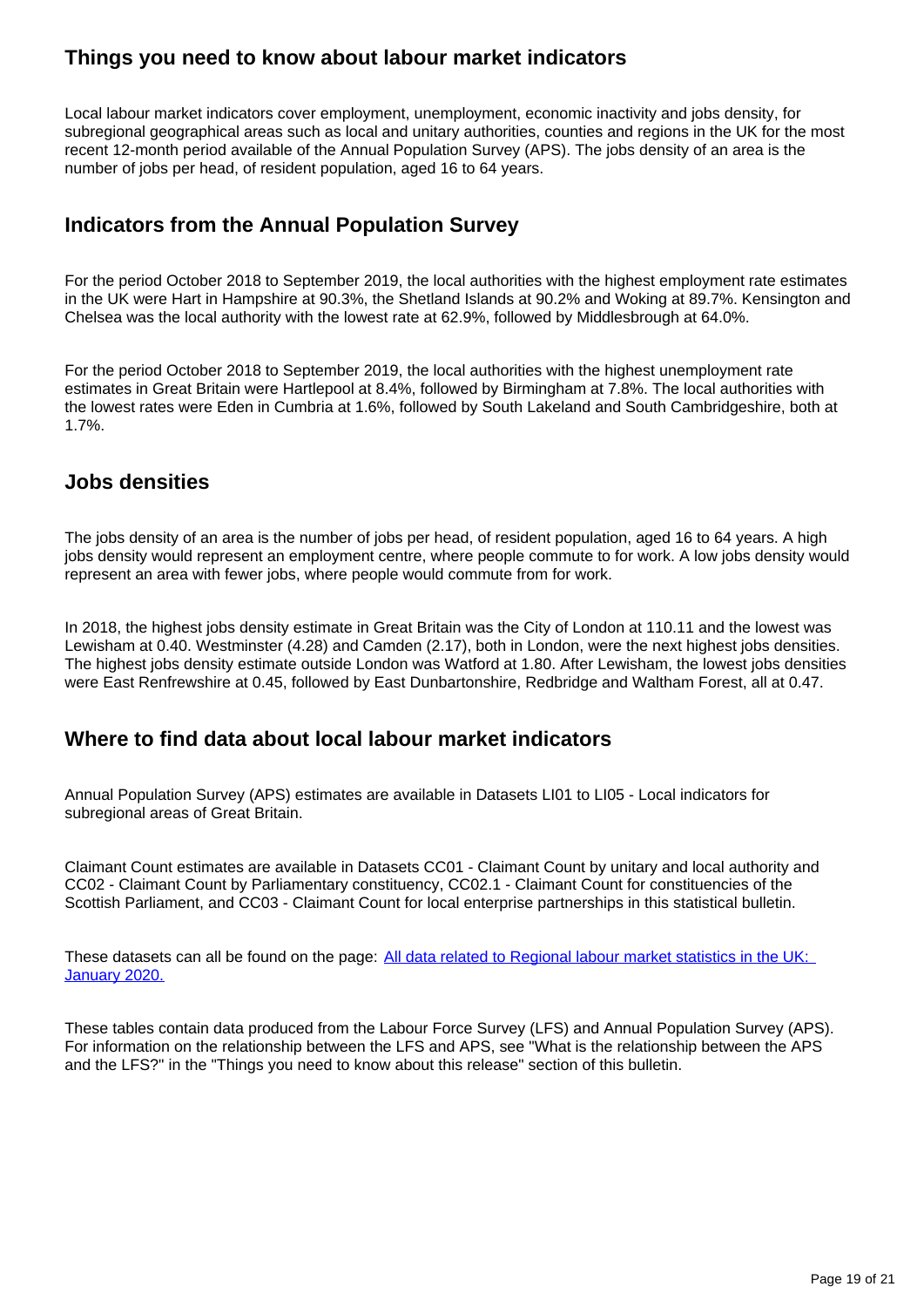## <span id="page-19-0"></span>**10 . Future publication dates**

Tuesday 18 February 2020 Tuesday 17 March 2020 Tuesday 21 April 2020 Tuesday 19 May 2020 Tuesday 16 June 2020 Tuesday 14 July 2020

## <span id="page-19-1"></span>**11 . Links to related statistics**

Further information on labour market statistics is available in the following publications:

- [UK labour market statistics](http://www.ons.gov.uk/employmentandlabourmarket/peopleinwork/employmentandemployeetypes/bulletins/uklabourmarket/previousReleases)
- [Public sector employment](http://www.ons.gov.uk/employmentandlabourmarket/peopleinwork/publicsectorpersonnel/bulletins/publicsectoremployment/previousReleases)
- [Young people not in education, employment or training \(NEET\)](http://www.ons.gov.uk/employmentandlabourmarket/peoplenotinwork/unemployment/bulletins/youngpeoplenotineducationemploymentortrainingneet/previousReleases)
- [Labour productivity](http://www.ons.gov.uk/employmentandlabourmarket/peopleinwork/labourproductivity/bulletins/labourproductivity/previousReleases)
- [Employees' earnings in the UK \(previously Annual Survey of Hours and Earnings \(ASHE\)\)](http://www.ons.gov.uk/employmentandlabourmarket/peopleinwork/earningsandworkinghours/bulletins/annualsurveyofhoursandearnings/previousReleases)
- **[Business Register and Employment Survey \(BRES\)](http://www.ons.gov.uk/employmentandlabourmarket/peopleinwork/employmentandemployeetypes/bulletins/businessregisterandemploymentsurveybresprovisionalresults/previousReleases)**
- [regional and local area statistics are also available at NOMIS®](http://www.nomisweb.co.uk/)

We have also produced:

- [ad hoc data and analysis related to employment and employee types](https://www.ons.gov.uk/employmentandlabourmarket/peopleinwork/employmentandemployeetypes/publications)
- [methodological articles related to employment and employee types](https://www.ons.gov.uk/employmentandlabourmarket/peopleinwork/employmentandemployeetypes/topicspecificmethodology)

## **Historical articles published in Economic and Labour Market Review and Labour Market Trends**

Articles about labour market statistics were published in Labour Market Trends (up until 2006) and in Economic and Labour Market Review (from 2007 to 2011). Editions of [Labour Market Trends](http://www.ons.gov.uk/ons/rel/lms/labour-market-trends--discontinued-/index.html) are available from July 2001 until January 2006, when the publication wasdiscontinued. Editions of [Economic and Labour Market Review](http://www.ons.gov.uk/ons/rel/elmr/economic-and-labour-market-review/index.html) are available from the first edition, published in February 2007, up until the last edition, published in May 2011.

## <span id="page-19-2"></span>**12 . Quality and methodology**